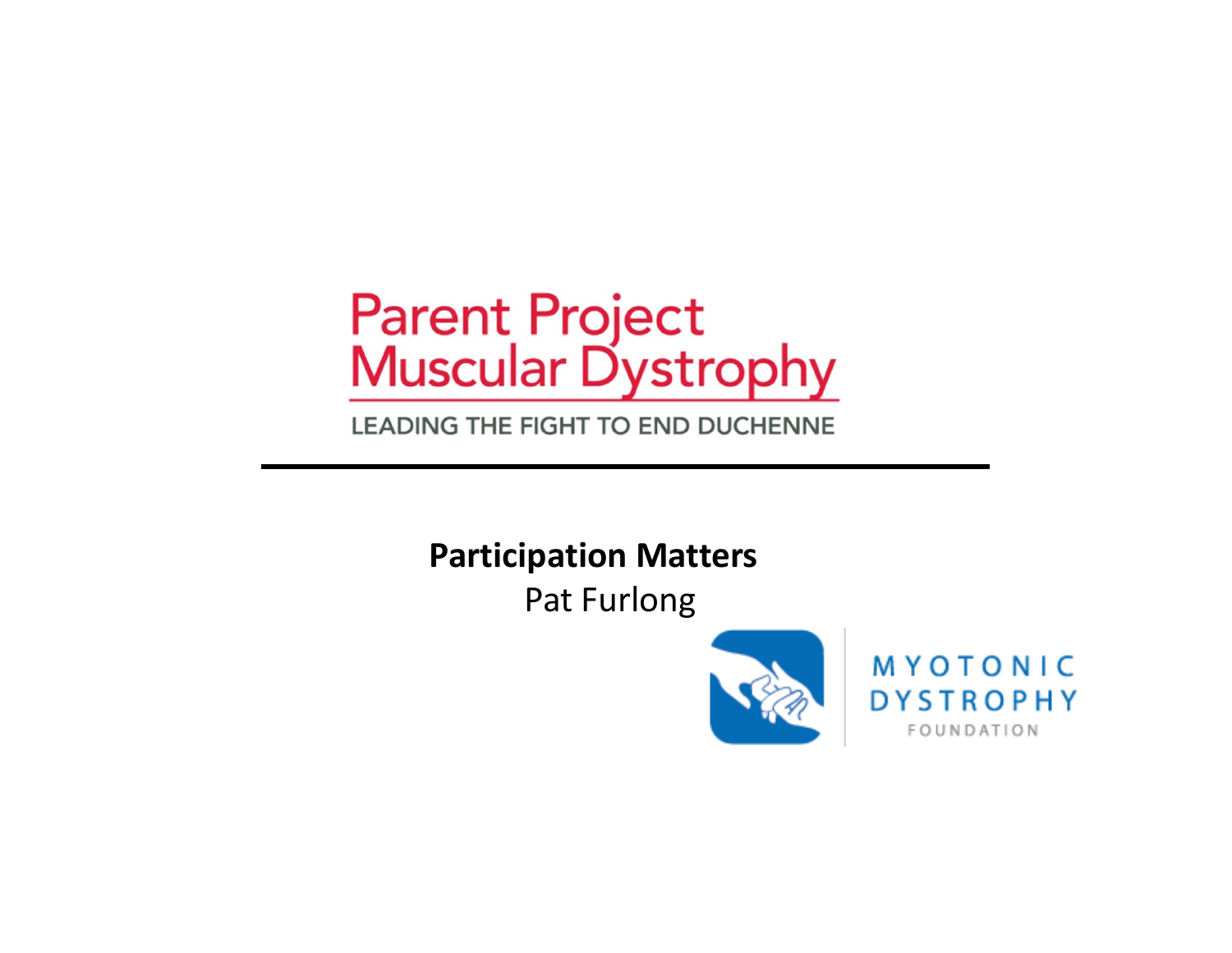### Why are we here?

A drug development **ecosystem** is a community of stakeholders (universities, companies, patient organizations, patients, government organizations) in conjunction with the nonliving components of their environment (things like regulations, economic factors, reimbursement potential), interacting as a system. These components are regarded as linked together through clinical research cycles and funding flows



**Companies**

illustration by Jeff Grader / property of Delta Education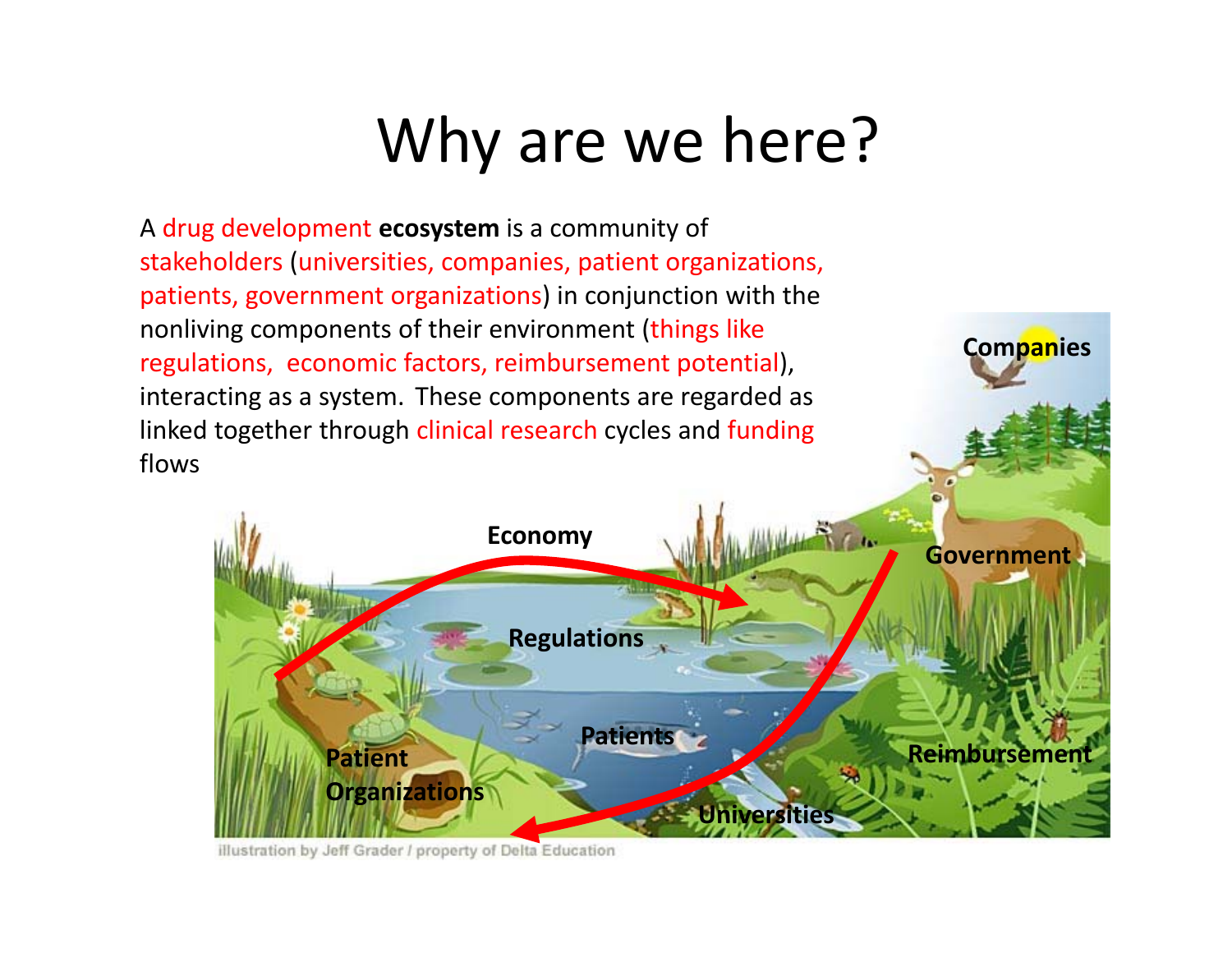

Everything important begins here



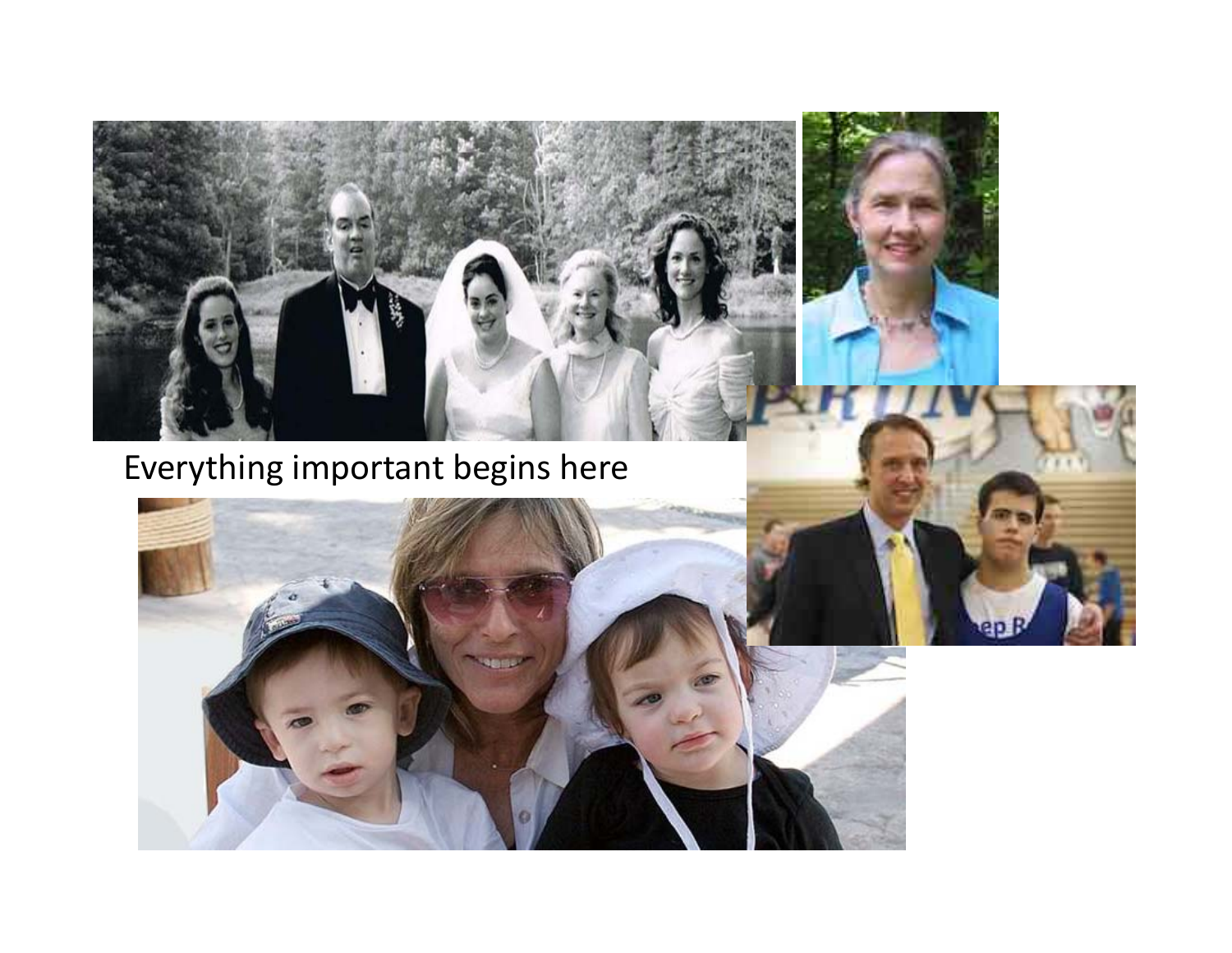#### Connecting to Resources



#### **Sources of Information**

- Societies
- Forums
- Facebook
- General online research
- Medical research
- $\bullet$ **N**octors

#### **Connecting with Families**

- Facebook
- Forums
- Blogs
- Conferences
- Get‐togethers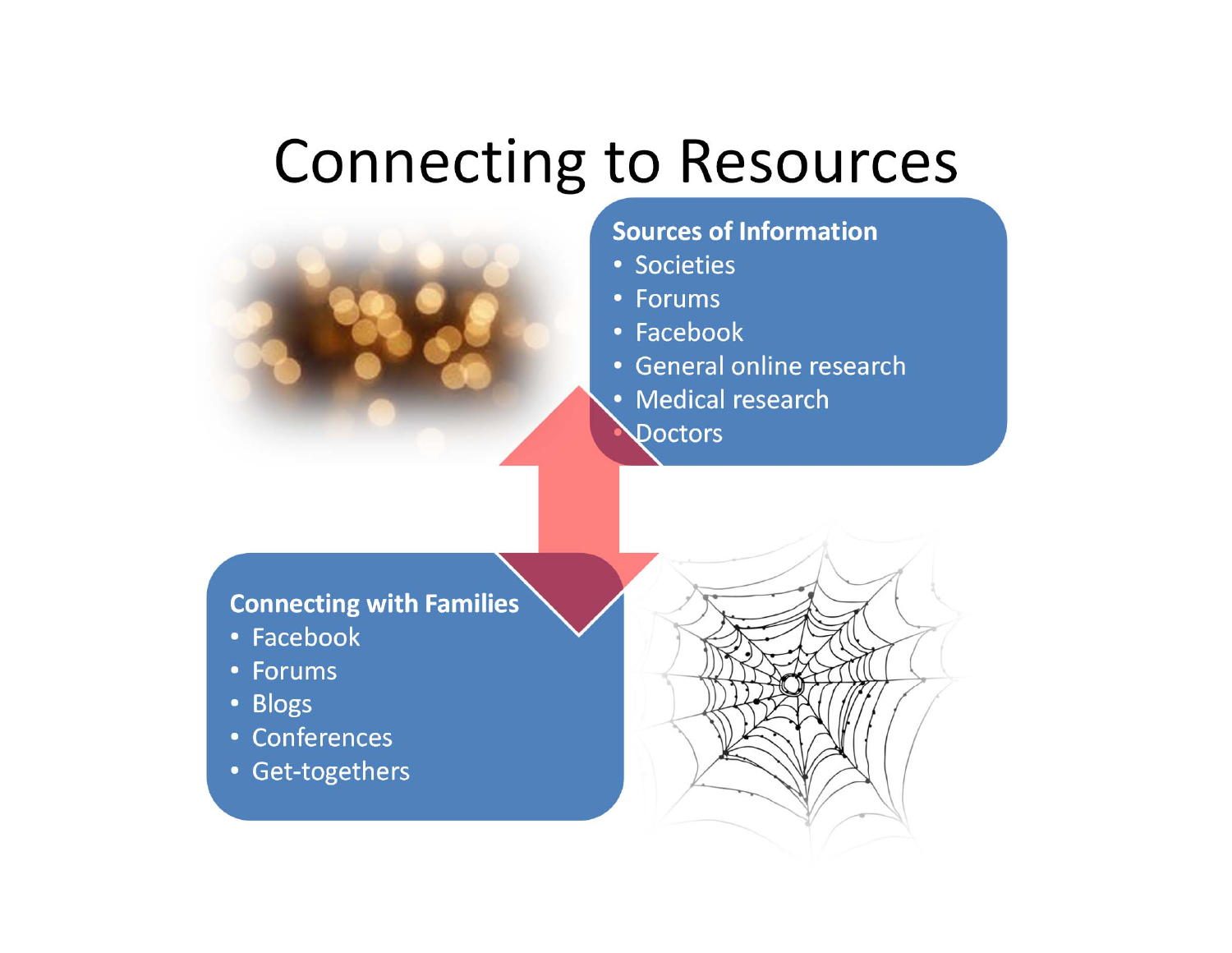#### Motivating Factors

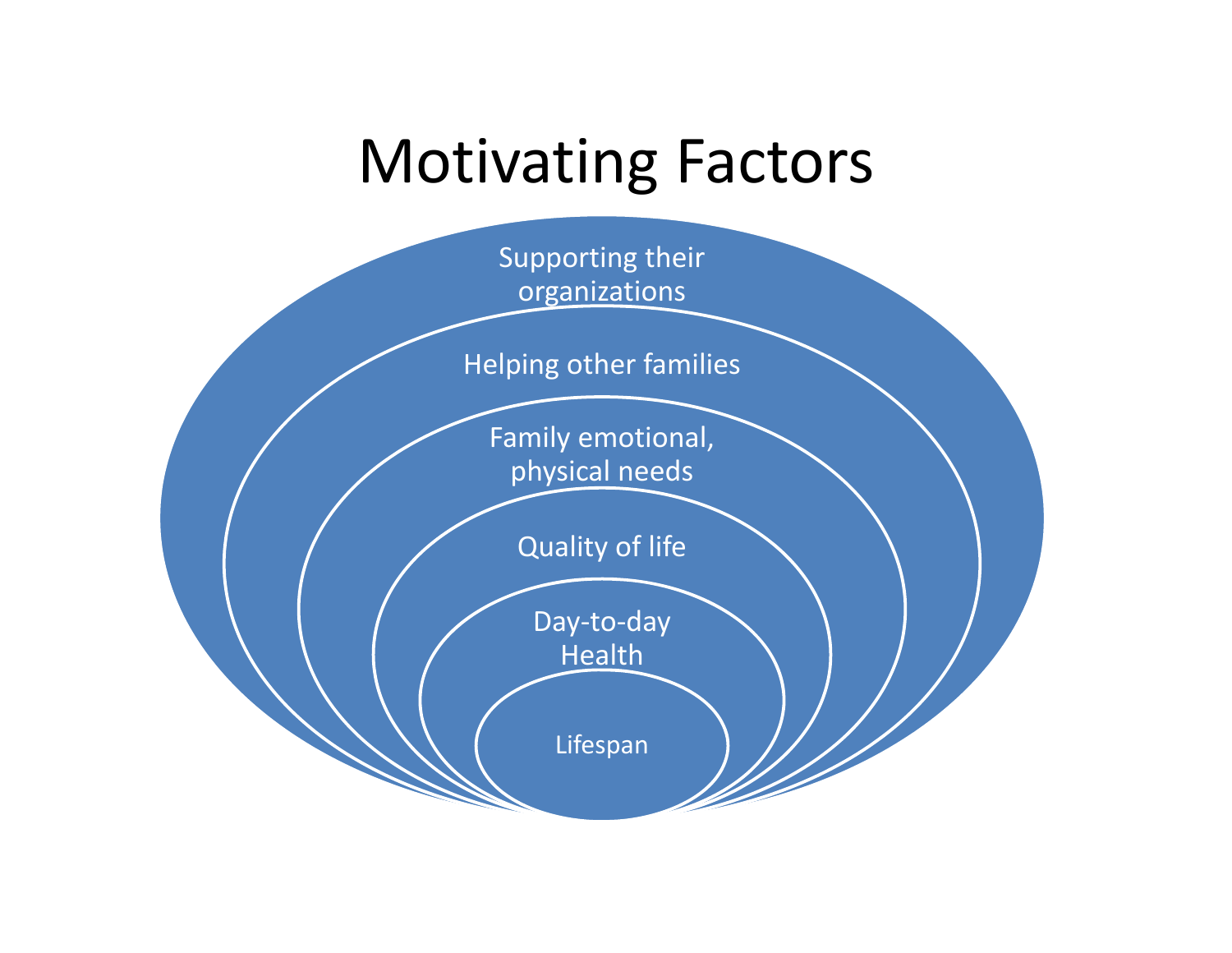## Role Locus

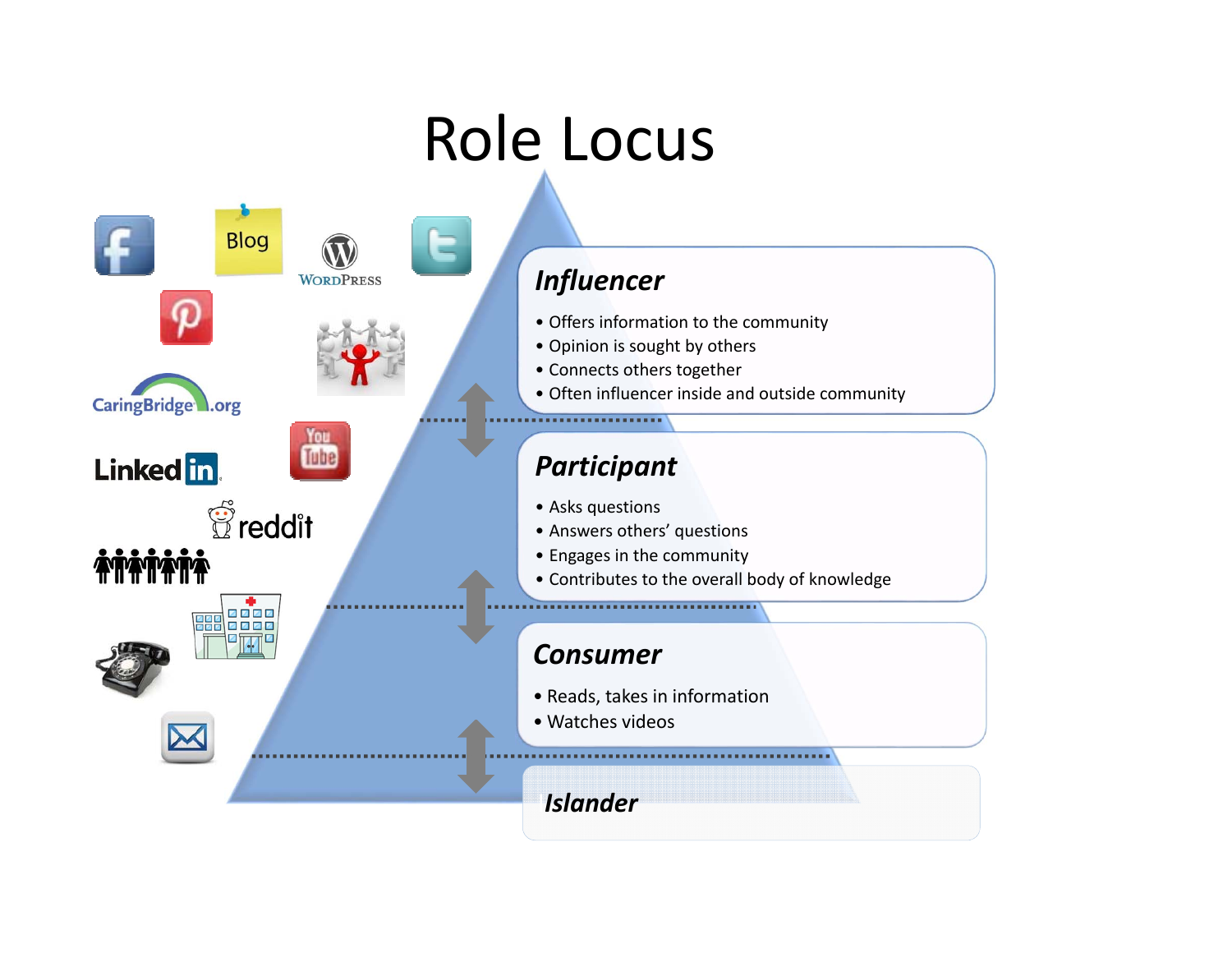#### Similarities and Challenges

- •RARE
- •Genetic
- $\bullet$ Multiple types
- $\bullet$  Variable withinaffected family members
- $\bullet$ Progressive
- $\bullet$ Multi‐system
- • Complex care required
- $\bullet$ Debilitating
- $\bullet$ Family disease



- • Rigorous Natural**History**
- $\bullet$ **Clinical** Variability
- What tomeasureand how tomeasure it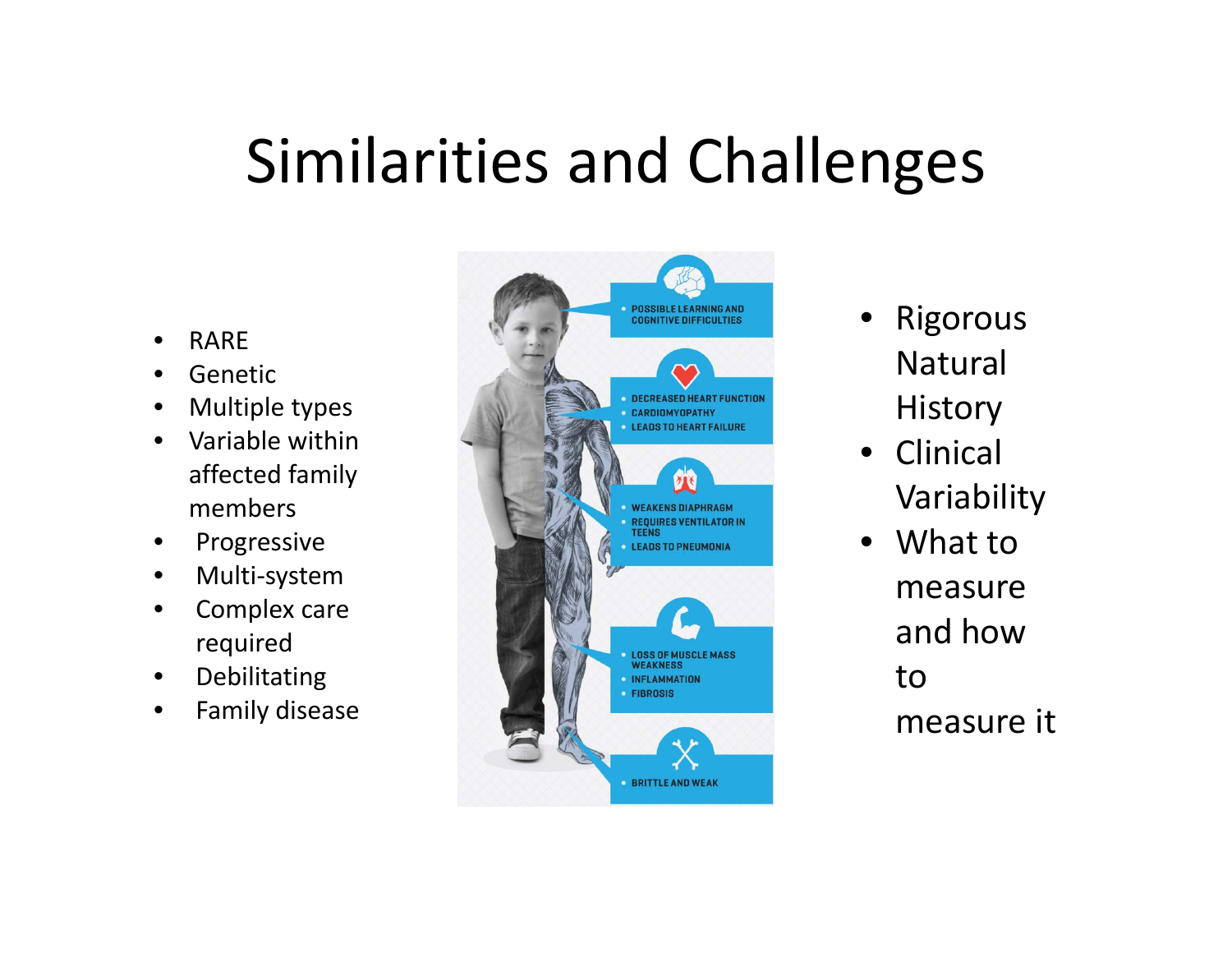# What Is A Clinical Study?

- $\bullet$  A study ‐ A scientific procedure (experiment) undertaken to make <sup>a</sup> discovery, test <sup>a</sup> hypothesis, or demonstrate <sup>a</sup> known fact.
- $\bullet$  Clinical – research in human volunteers *(sometimes called subjects, participants, patients)*
- $\bullet$  $\bullet$  Protocol – a highly specific written study plan
- $\bullet$ Purpose: intend to add to medical knowledge.
- $\bullet$  Types of clinical studies:
	- Clinical trials (interventional study, participants receive specific interventions (drug, device, procedure, behavioral modification) according to <sup>a</sup> study protocol.
	- Observational studies health outcomes assessed according to <sup>a</sup> plan.

Adapted from http://clinicaltrials.gov/ct2/info/understand#WhatIs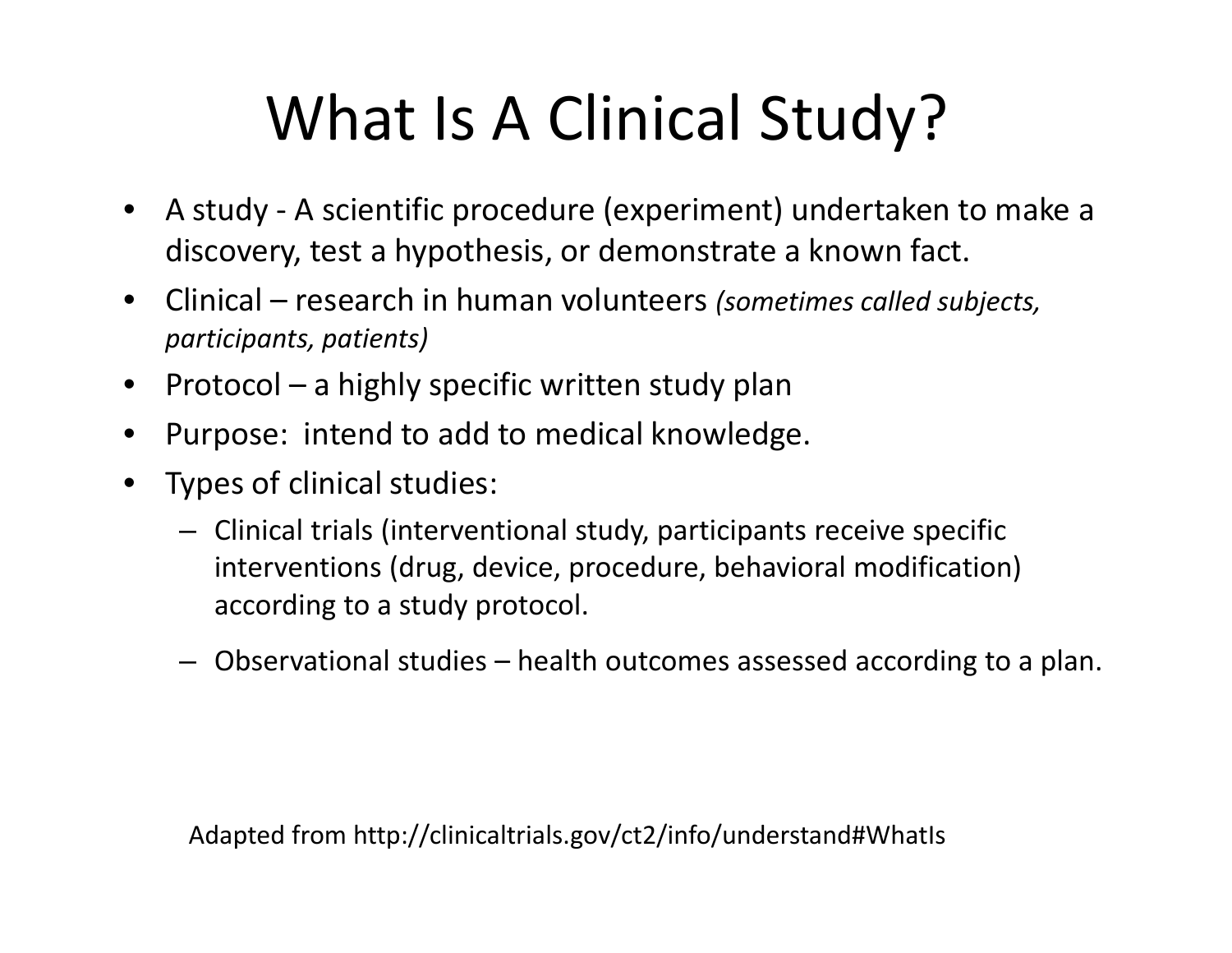# You‐The Participant (the rules)

- Clinical research cannot take part without participants
- Each participant makes <sup>a</sup> critical and necessary contribution to the acquisition of medical knowledge by participation in clinical trials
- These contributions are greatly appreciated each bit of additional knowledge contributes to better understanding
- All trials and outcomes are valuable but different
	- Observational trials –refine previous knowledge, lead to improved study design over time
	- "Negative"trial ‐ hypothesis not supported, for example, <sup>a</sup> drug does not work. This is disappointing but gives direction.
	- "Positive" trial hypothesis supported, example, <sup>a</sup> drug works.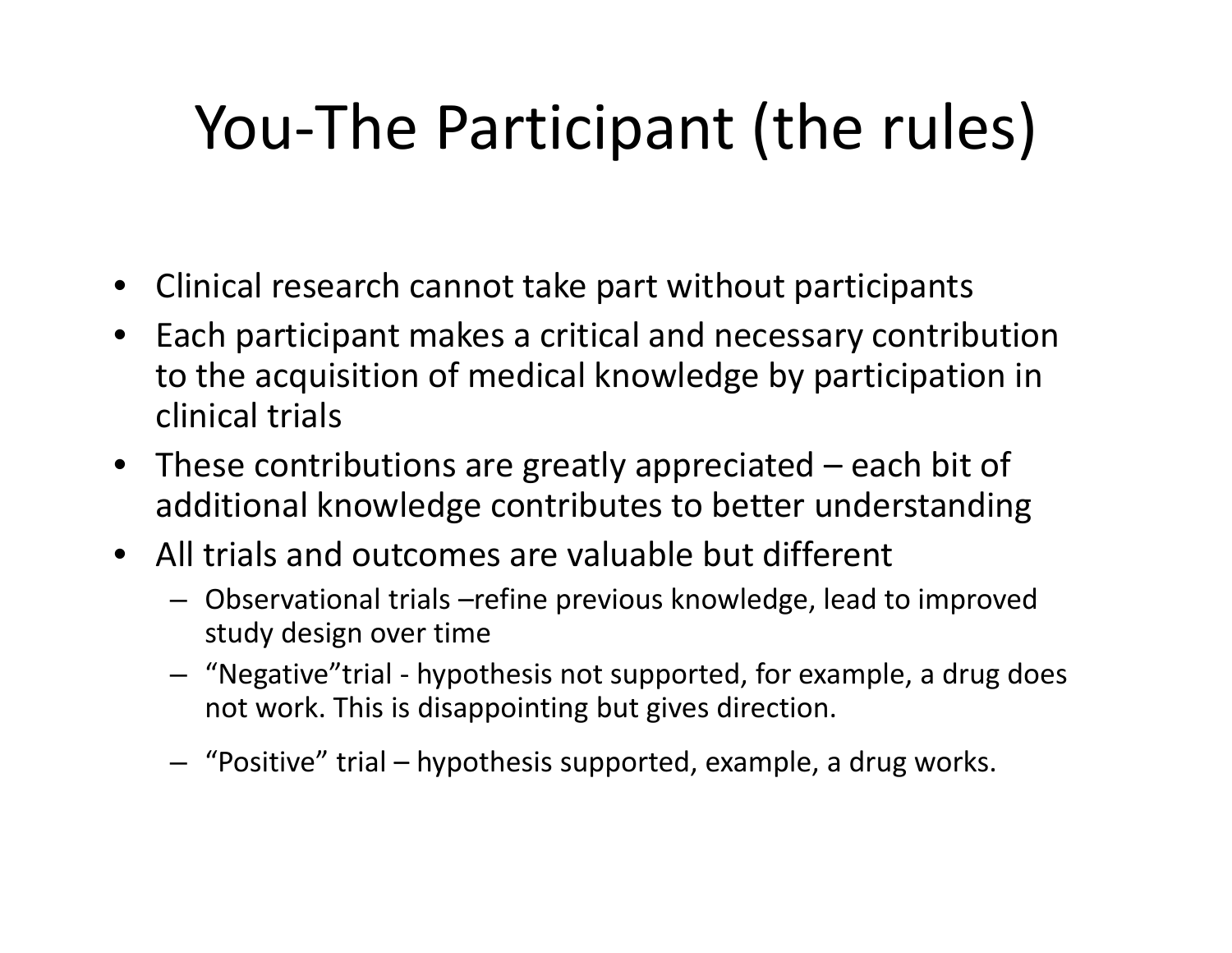#### What Should The "Participant" Know?

- $\bullet$  Participation is always completely voluntary
	- – $-$  Informed consent is a process, not a piece of paper
- $\bullet$ • Standard treatment of DM1/DM2 will continue whether or not someone chooses to participate in <sup>a</sup> clinical trial
- $\bullet$  A clinical trial may offer an experimental therapy
	- The experimental therapy may not make DM better
	- The experimental therapy may make DM worse
	- Not every participant in <sup>a</sup> trial may receive the same dose of experimental therapy
	- Not every participant in <sup>a</sup> trial may receive the experimental therapy (placebo group)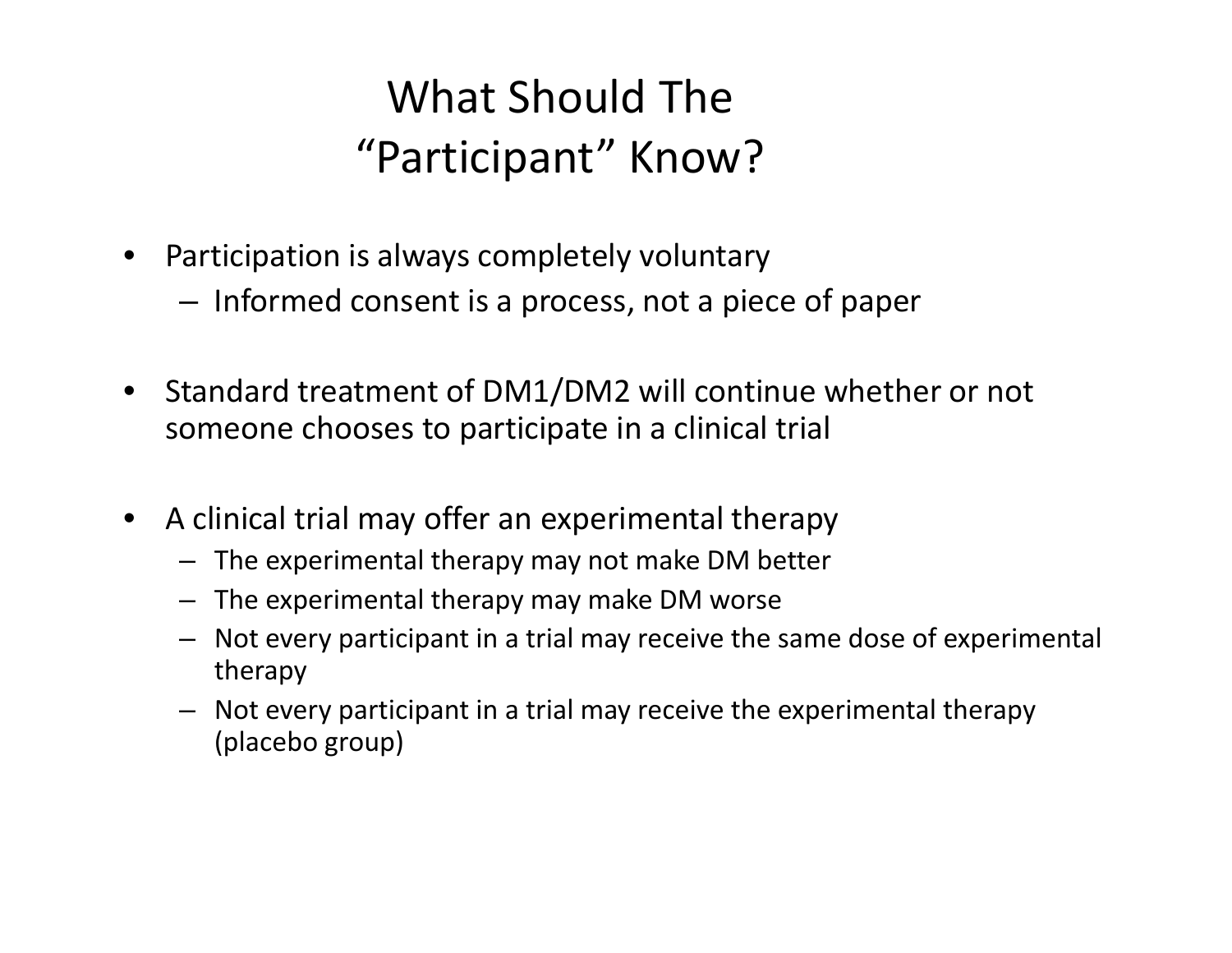#### How Do You Find Out About Clinical Trials?

- Clinical trials are highly visible
- $\bullet$ • Sources include advocacy groups web sites, blogs, Facebook pages
- All interventional trials in the U.S.A. must list the trial at:

www.clinicaltrials.gov

Trial sites (locations) are listed

- • Observational trials usually are listed on www.clinicaltrials.gov . Listing is optional.
- $\bullet$  European trials can be found at https://www.clinicaltrialsregister.eu/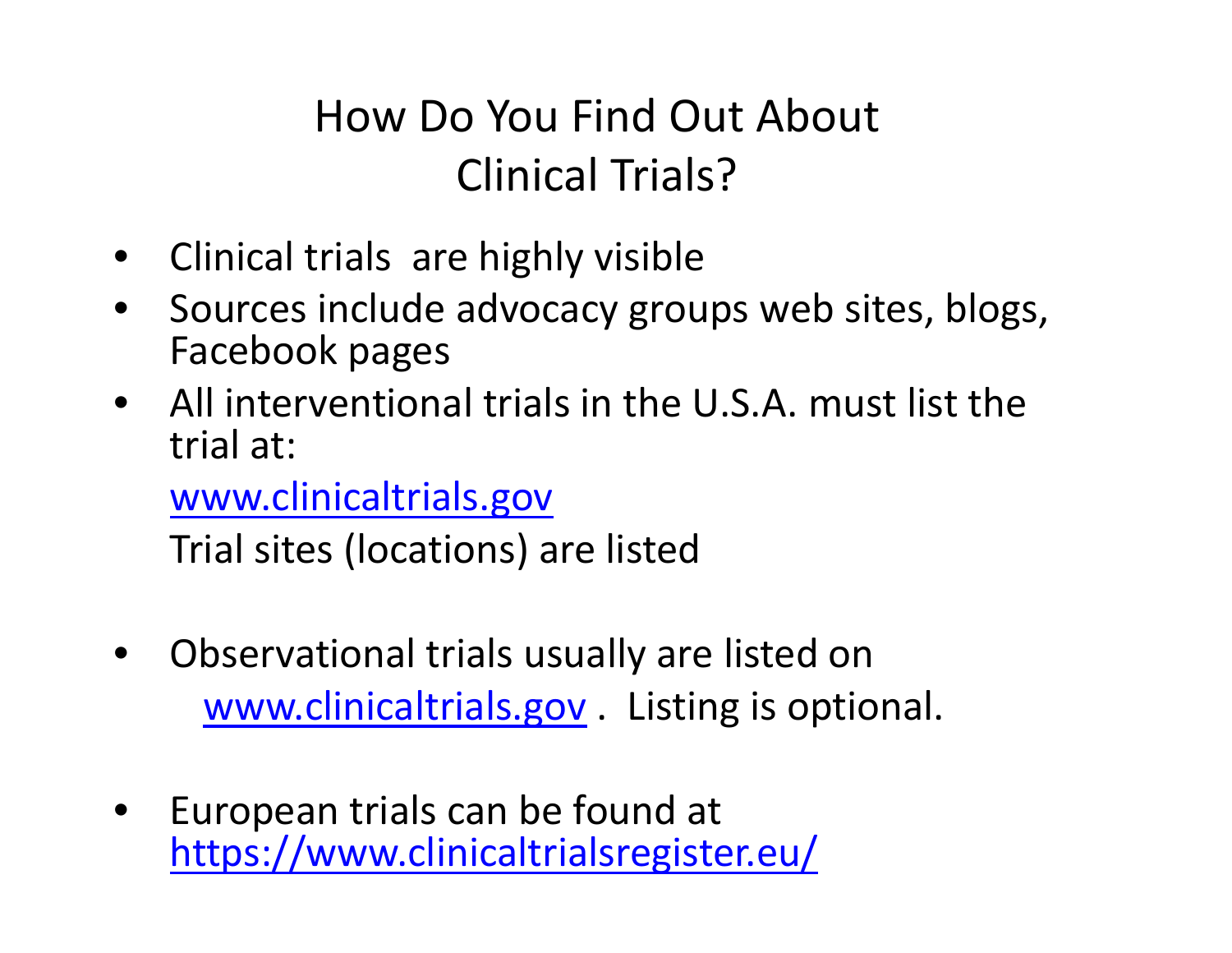| uchenne Muscular Dystrophy and Becker Muscular Dystrophy - Full T - Windows Internet Explorer |                       |                  |                                                        |                                                    |  |
|-----------------------------------------------------------------------------------------------|-----------------------|------------------|--------------------------------------------------------|----------------------------------------------------|--|
| nicaltrials.gov/ct2/show/NCT01168908?term=Duchenne+Muscular+Dystrophy&rank=1                  |                       |                  |                                                        | <u>र</u> ⊠ +<br>Live Search<br>◡                   |  |
| eart Disease in Duchenne Muscular Dystroph                                                    |                       |                  |                                                        |                                                    |  |
|                                                                                               |                       |                  |                                                        |                                                    |  |
|                                                                                               |                       |                  | <b>Search for studies:</b>                             | Example: "Heart attack" AND "Los Angeles"          |  |
| <i><b>Trials.gov</b></i>                                                                      |                       |                  |                                                        | <sub>S</sub>                                       |  |
| U.S. National Institutes of Health                                                            |                       |                  |                                                        | Advanced Search   Help   Studies by Topic  <br>Glo |  |
| <b>About Clinical Studies</b>                                                                 | <b>Submit Studies</b> | <b>Resources</b> | <b>About This Site</b>                                 |                                                    |  |
| Text S<br>itudies > Search Results > Study Record Detail                                      |                       |                  |                                                        |                                                    |  |
|                                                                                               |                       |                  | Trial record 1 of 104 for: Duchenne Muscular Dystrophy |                                                    |  |
| Previous Study   Return to List  <br>Next Study                                               |                       |                  |                                                        |                                                    |  |

#### Heart Disease in Duchenne Muscular Dystrophy and Becker Muscular Dystrophy (REVERSE-DBMD)

| ias suspended participant recruitment.<br>nded by the DSMB.)                                       | ClinicalTrials.gov Identifier:<br>NCT01168908                                                                                |  |  |  |
|----------------------------------------------------------------------------------------------------|------------------------------------------------------------------------------------------------------------------------------|--|--|--|
| oser Research institute at Kennedy Krieger, Inc.<br>reitv<br><b>IS Univers</b>                     | First received: July 22, 2010<br>Last updated: February 4, 2013<br>Last verified: February 2013<br><b>History of Changes</b> |  |  |  |
| provided by (Responsible Party):<br>ner, Hugo W. Moser Research Institute at Kennedy Krieger, Inc. |                                                                                                                              |  |  |  |
| : View<br><b>Tabular View</b><br><b>No Study Results Posted</b>                                    | 2 How to Read a Study Record<br><b>Disclaimer</b>                                                                            |  |  |  |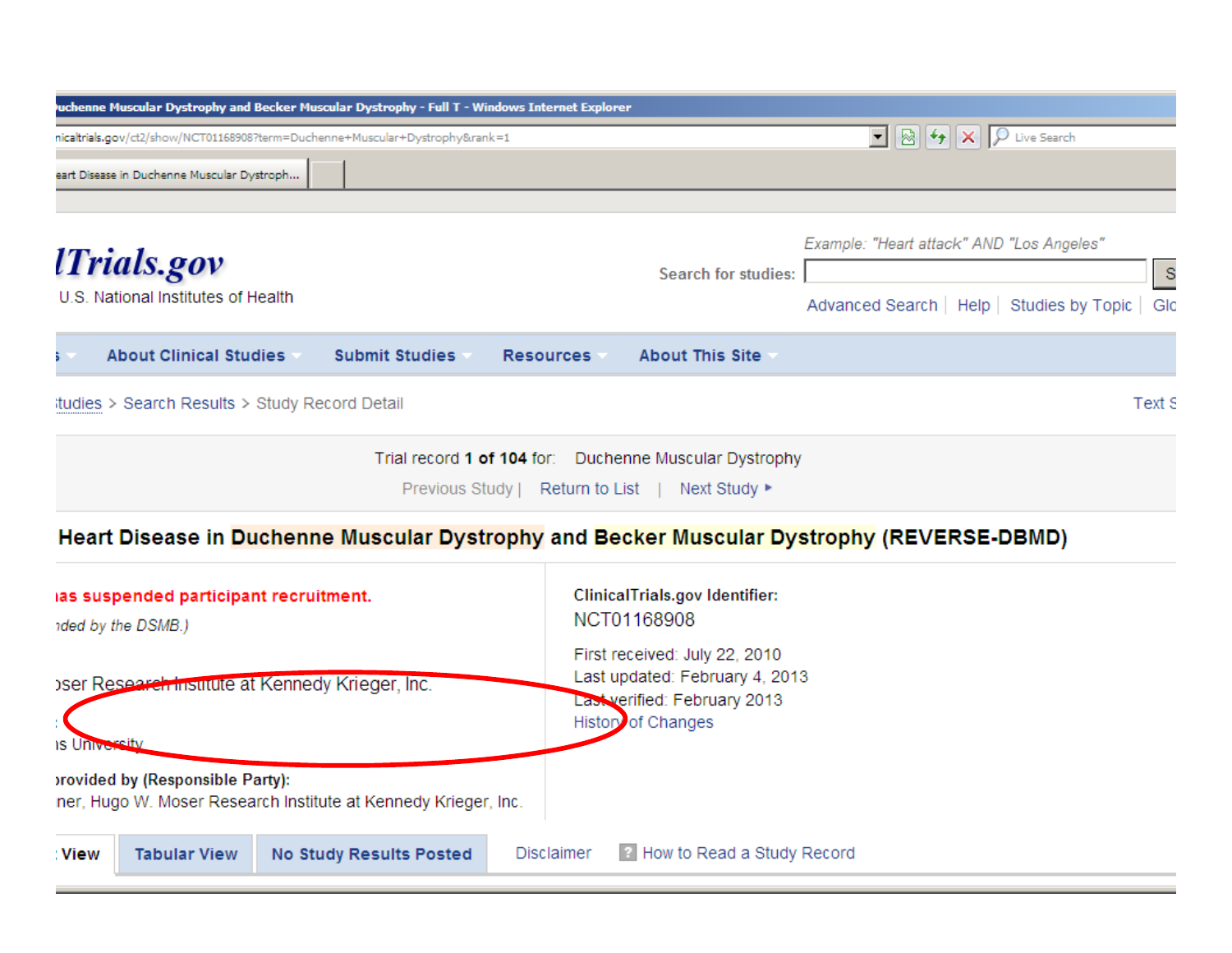#### How Does One Participate In A Clinical Trial?

- You or your family member's doctor finds out about <sup>a</sup> trial
	- You looks up the eligibility criteria for the trial
- • $\bullet$  Examine the Eligibility criteria of the trial to see if it is appropriate
	- Go to clinicaltrials.gov and find the listing inclusion/exclusion criteria
	- Inclusion criteria things the participant must have to be in the trial
	- Exclusion criteria things that will prevent the participant from being in the trial
		- Participation in previous clinical trial may be an exclusion
- •Contact a trial site to determine if you are eligible
- •Review the information about the trial (informed consent)
- $\bullet$  Determine if you are able/want to participate in the trial
	- The extra time, doctor's visits, and additional tests are <sup>a</sup> major commitment
	- Only you can determine if participation in <sup>a</sup> trial is right for you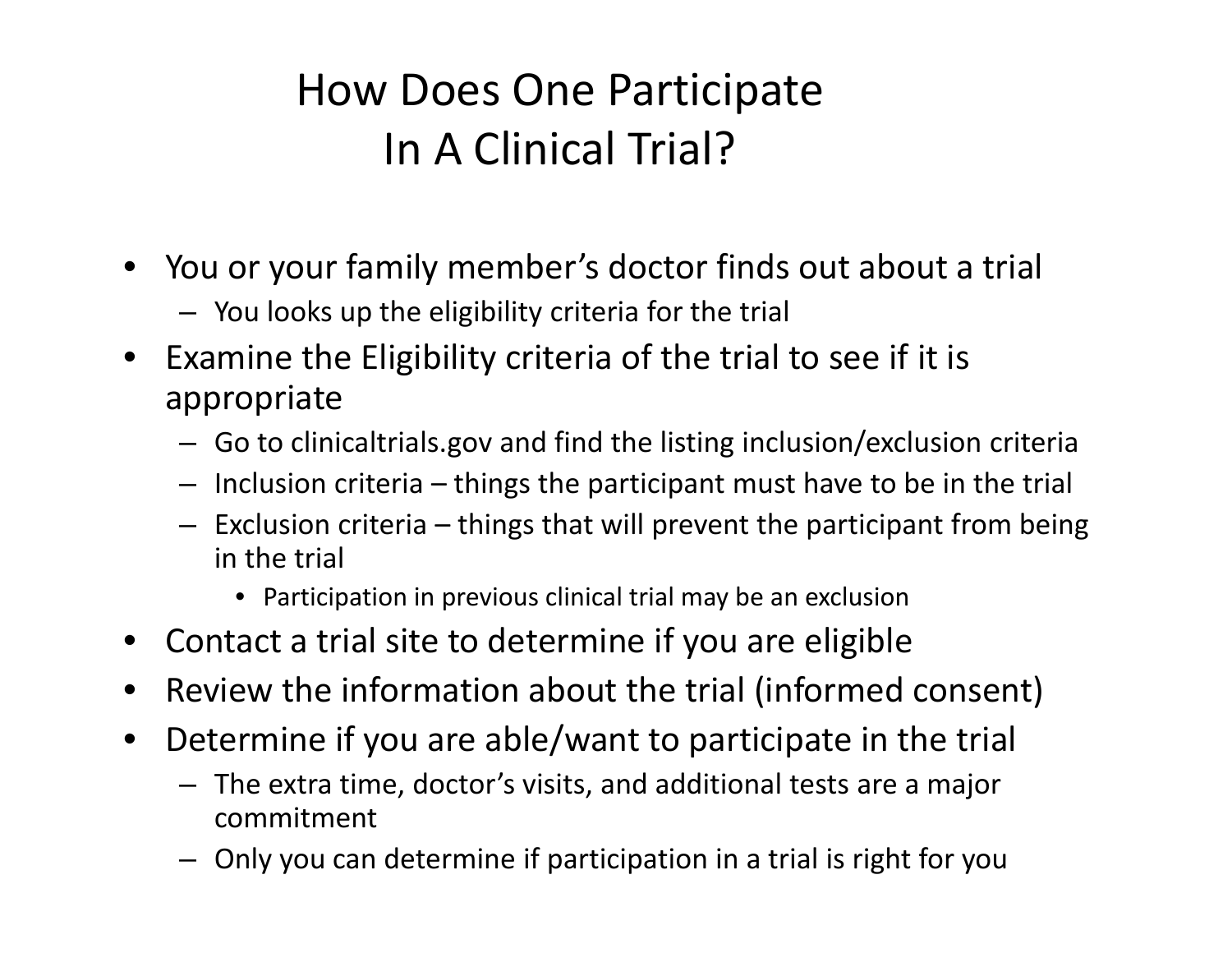#### Eyes Wide Open

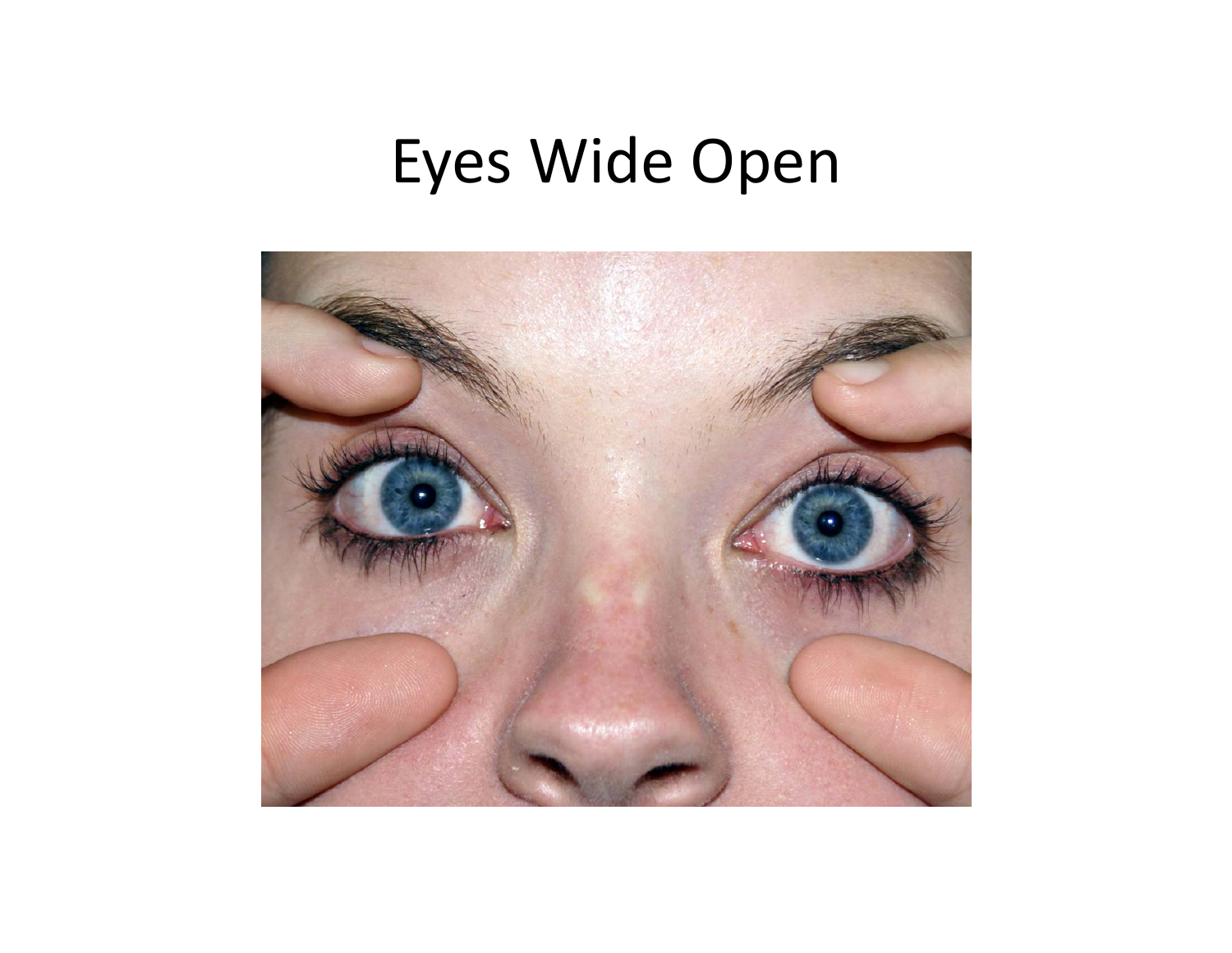### Clinical Trials: reality check

Expectations and Hope

- Impact of Advocacy
- Exposure to good ideas, targets, possibilities over time
- ? Unrealistic expectations –clinicians and patients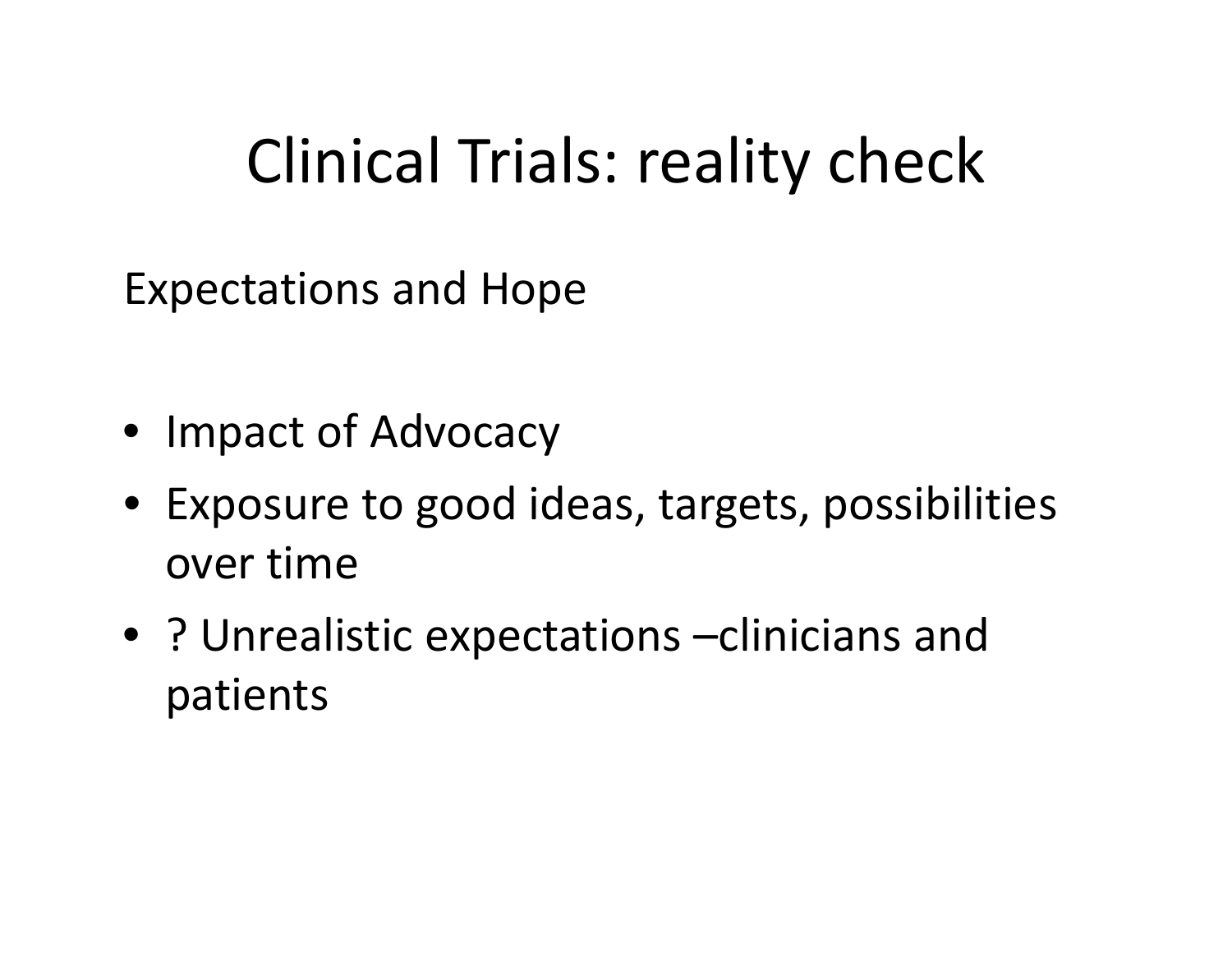#### Trials impact the family

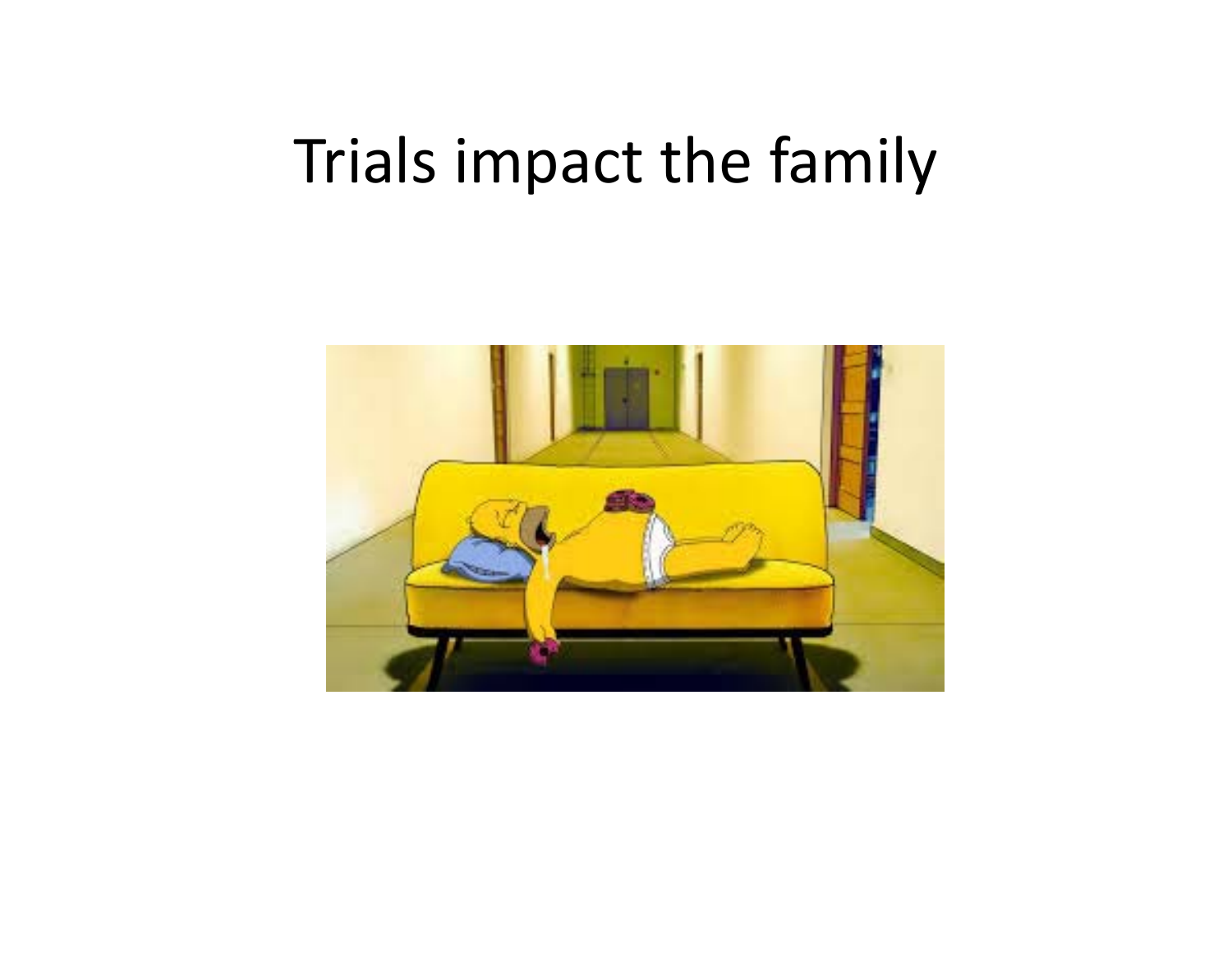### Burden of Participation

- Time requirements for patients and families
- Rigid and impractical processes
- Travel demands
- Dealing with Contract Research Organizations (CROs)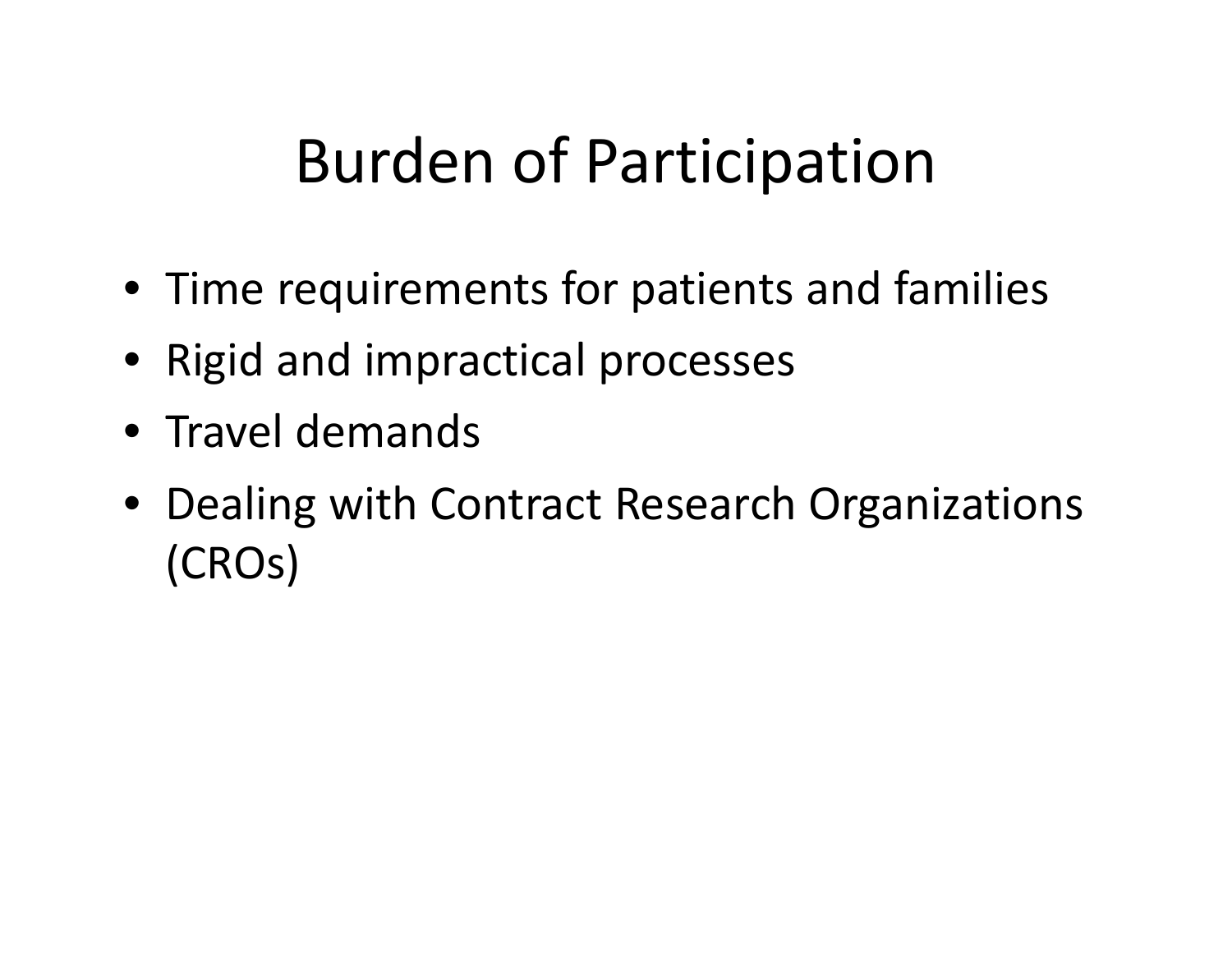### There's more…

- financial burden (reimbursement is often slow, carry several thousand dollars on credit card, time off work, child care…
- physically and/or emotionally burdensome to the patient (varies from minimal to significant) and to the family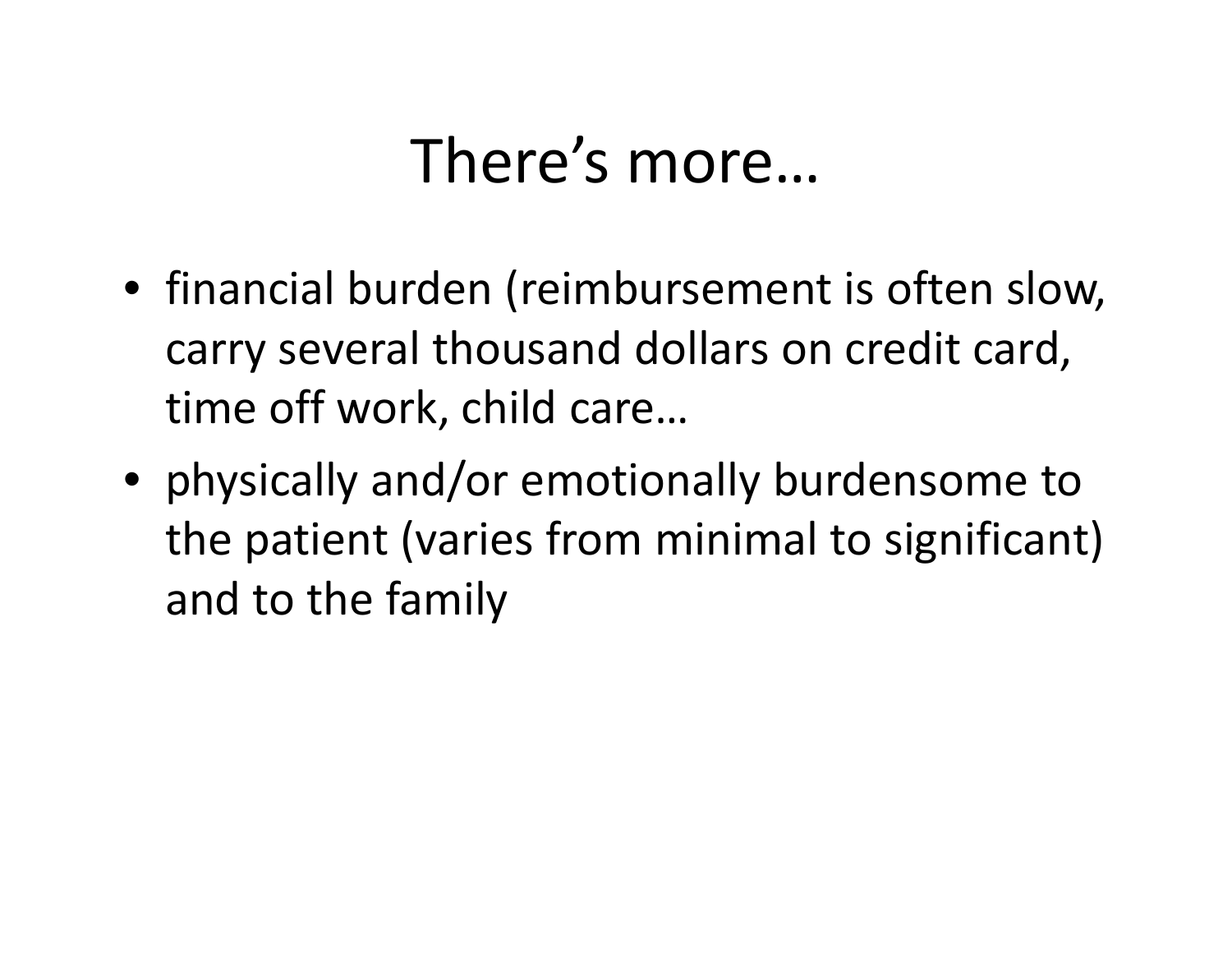#### Clinical Trialsthe only path to success

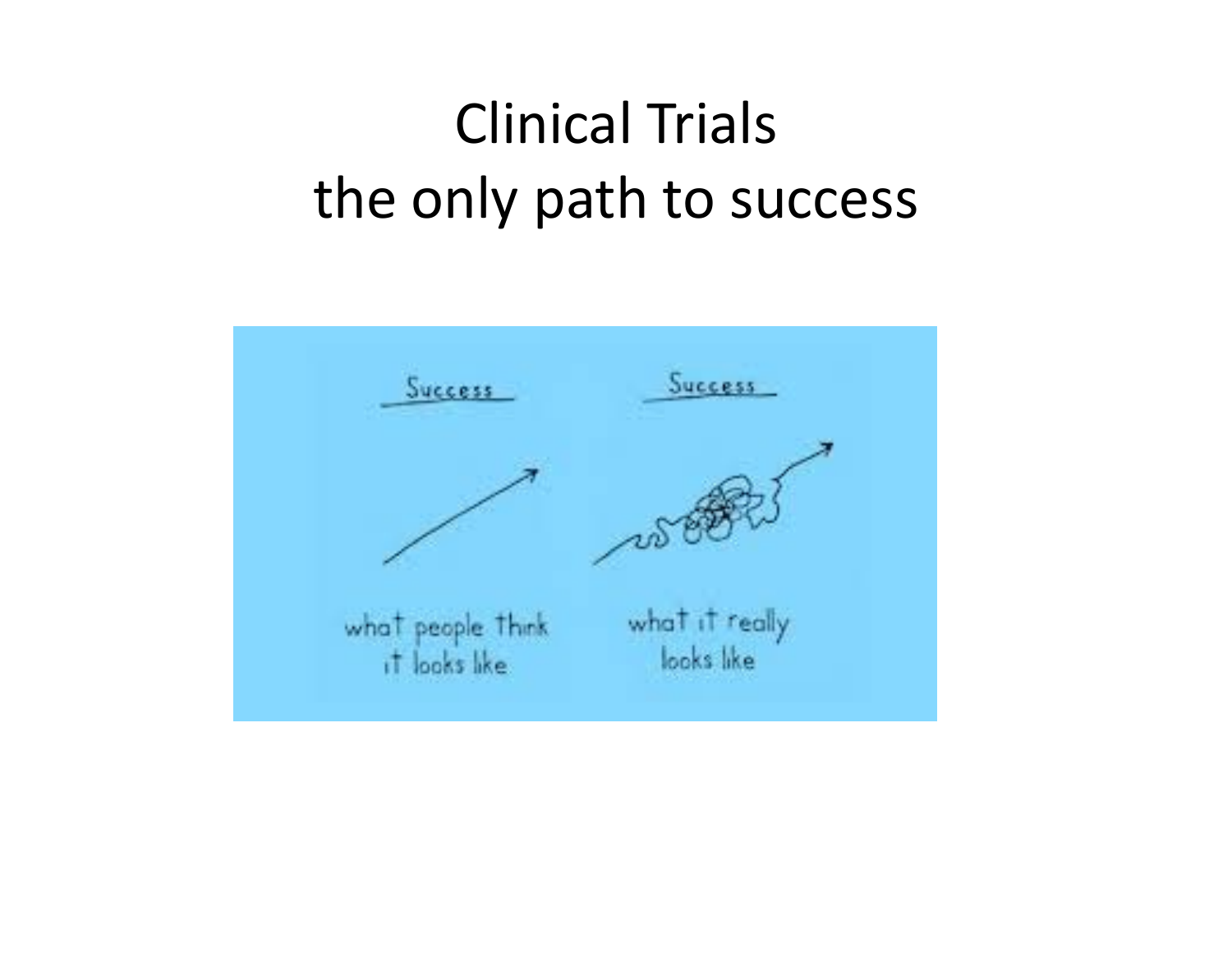## Challenges

- •Placebo group as <sup>a</sup> threat to expected benefits of trial
- Progressive debilitating disease ‐progressing as <sup>a</sup> threat to hopes for better outcome;
- Lack of or insufficient communication from sponsor;
- "promises" for access that may not be met; patients (families) trying to evaluate if the individual is getting benefit coupled with not receiving study data; deciding whether to stay in <sup>a</sup> trial
- May take longer than <sup>a</sup> 48 week study to fully understand the full impact of <sup>a</sup> drug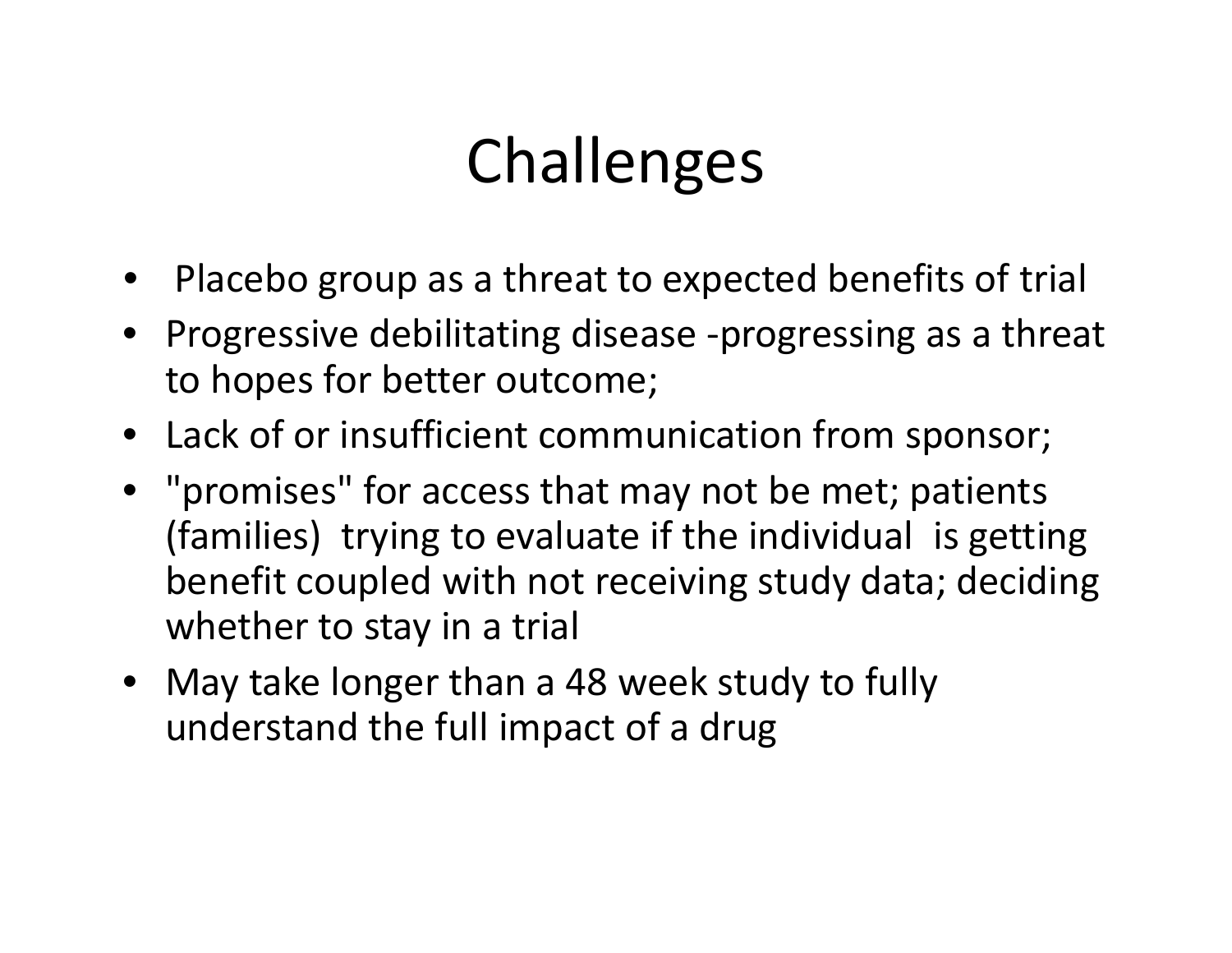### Impact of social networks

- Potential CT are: social isolation within DMcommunity as <sup>a</sup> result of participation (e.g. 'being chosen' to be included in the trial, or placebo status, or individual's perceived improvement or decline).
- Simultaneously, not being technically allowed to talk about the trial with other individuals or families
- . Managing and tempering hopes/expectations related to benefit and to logistics of CT.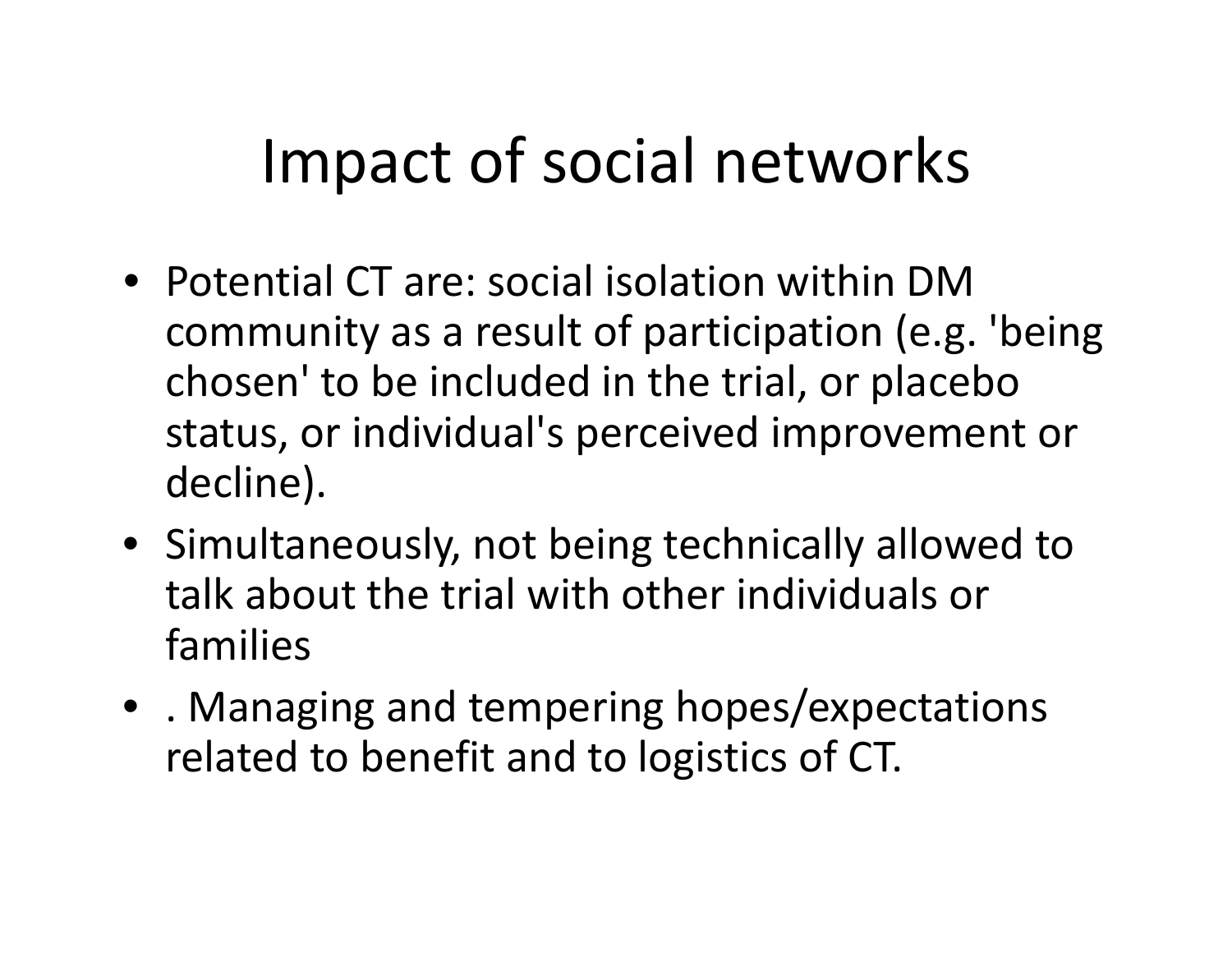#### Therapeutic Dose of HOPE

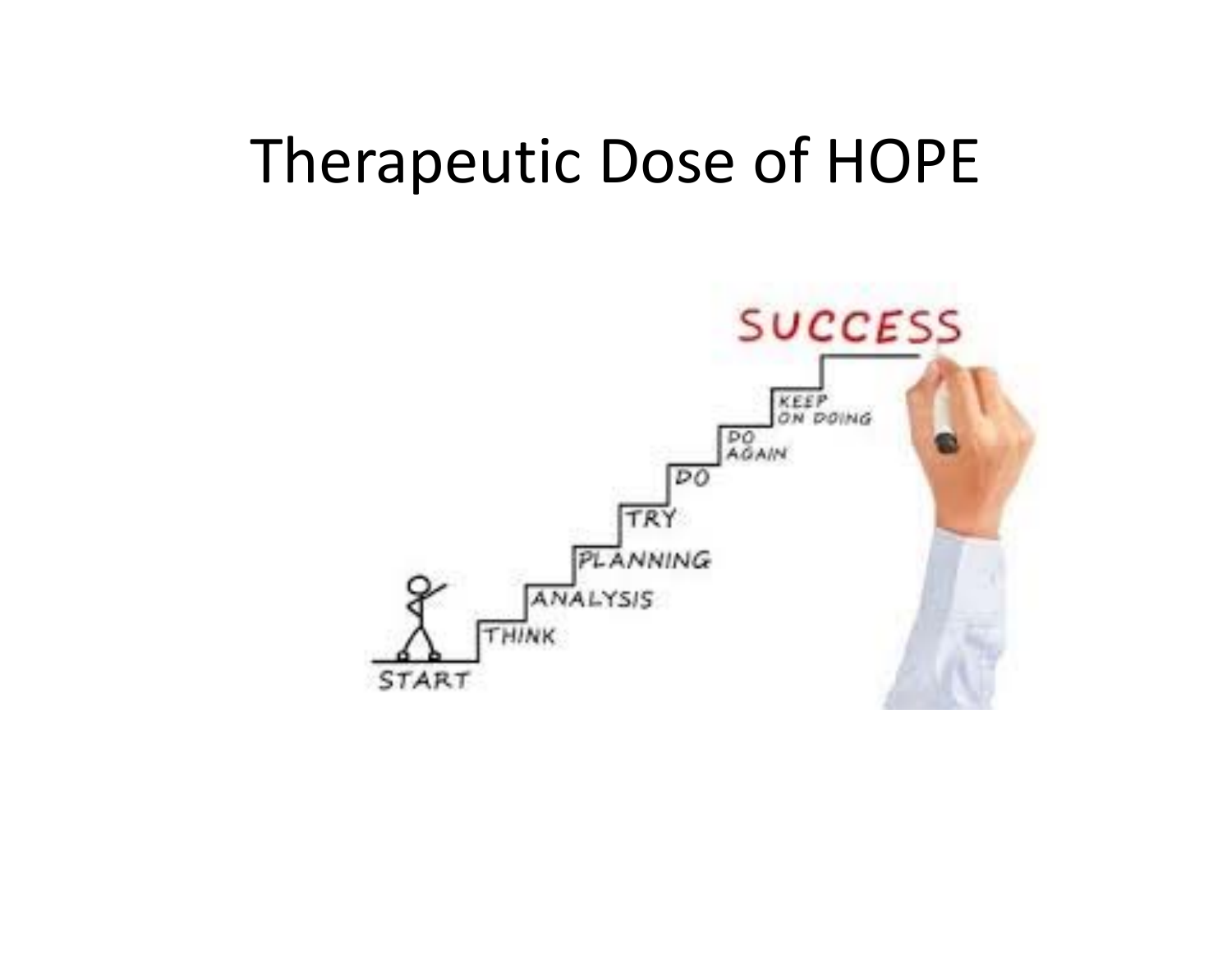#### Recommendations/customer service

- Include patients/families in discussions around trial design (early and often)
- Communication plan
	- Timeline for communication
	- Individual results
	- –Expanded access –yes/no?
- "warm line" 24/7



The Customer Disconnect...

The goal is: Customer Congruency: When what we promise and what the customer receives are thought to be the same.